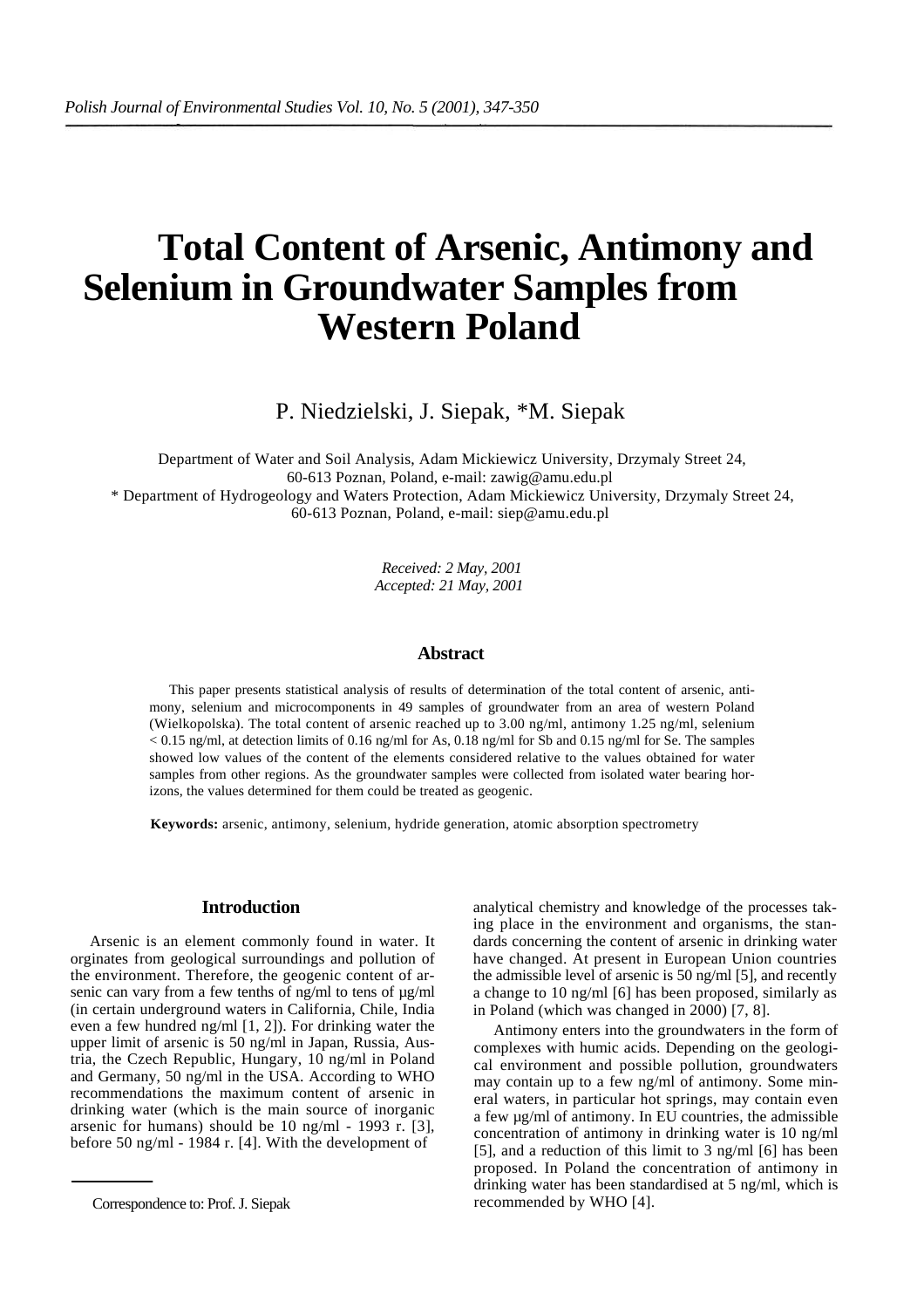|                                |       | As    | Sb    | Se    |
|--------------------------------|-------|-------|-------|-------|
| Wavelength                     | nm    | 193.7 | 217.6 | 196.0 |
| Slit width                     | nm    | 0.5   | 0.2   |       |
| Lamp current                   | mA    | 10    | 10    | 10    |
| Limit of detection $(3\sigma)$ | ng/ml | 0.16  | 0.18  | 0.15  |
| Sensitivity                    | ng/ml | 0.08  | 0.11  | 0.08  |
| Repeatability (for 10 ng/ml)   | $\%$  | 1.1   | 0.9   |       |

Table 1. Conditions of determination and parameters of the analytical method for determination of arsenic, antimony and selenium by atomic absorption spectrometry with generation of hydrides.

Depending on the geochemical surroundings and possible pollution, the content of selenium in water can vary from a few hundredth to thousands ng/ml. In Poland the mean content of selenium in water is bellow 0.5 ng/ml. Selenium, along with antimony and arsenic, is washed into the ground waters from dumping grounds, especially from ashes left after coal combustion. However, a comparison of selenium content in waters subjected to strong and weak anthropopressure has not revealed significant differences, which proves that urbanisation and development of industry have little effect on the content of selenium in water [3, 9]. The admissible concentration of selenium in surface waters varies from 1 ng/ml in Russia, through 8 ng/ml in Germany, 10 ng/ml in Egypt, the USA, Australia, to 50 ng/ml in the Czech Republic [9]. According to WHO recommendations the maximum concentration of selenium in drinking water should be 20 ng/ml - 1993 r. [3], (10 ng/ml - 1984 r. [4]) or, assuming that drinking water is a source of about 10% of the daily dose of selenium [4]. In EU countries the maximum concentration of selenium in drinking water is 10 ng/ml [5], and the same limit is proposed for the future [6]. In Poland the same standards as in EU countries are in force [7,8].

## **Materials and Methods**

### Instruments and Reagents

A two-beam spectrometer SpectrAA 20 Plus (Varian) was used, with HCL lamps (Varian). Hydrides were generated in a VGA-77 connected with electrothermally heated quartz cell ETC-60. Argon was used as a carrier gas.

The samples were mineralised in a Merck MW 500 microwave mineraliser. The fundamental physical and chemical parameters were determined on an ionicchromatograph Dionex DX-120 (anions) and a Perkin Elmer Analyst 300 atomic absorption spectrometer (cations). All the reagents used were of analytical grade and the redistilled water was additionally purified in a MilliQ device. The reference standards were from the commercial standard for AAS analysis (Promochem) of a concentration of 1 mg/ml. A solution of 1  $\mu$ g/ml, stable for 3 months, was prepared by dilution and stored

in a polyethylene cell (Nalgene). Standards of lower concentrations were prepared daily using the polyethylene cells. All standard solutions were stabilised by hydrochloric acid (p=1.19 g/ml) in the amount of 1 ml/1. Solutions of sodium borohydride were made by dissolving this compound in a 1% (w/v) solution of sodium hydrochloride. The solutions were not filtered and prepared daily. Hydrochloric acid solutions were used for generation of hydrides  $p=1.19$  g/ml, while nitric (V) acid was used for mineralisation  $p=1.64$  g/ml.

#### Samples

Samples were collected from groundwaters from southern Wielkopolska (near Kalisz) and eastern Wielkopolska (near Gniezno), a few sources of mineral water and tap water from Poznari, Gniezno, Konin and Plock. Samples of underground water were collected from piezometers after a short period of pumping. Routine methods of environmental sample collection were used [9]. The samples were transported in polyethylene bottles (Nalgene) for trace analysis. The determinations were performed immediately after transportation to the laboratory. When it was necessary to keep a sample in store it was frozen and kept in a freezer. The samples treated with HCl or HC1 and  $HNO<sub>3</sub>$  (V) after heating in a microwave were stored at a temperature of about 4°C. It was established that sample storage for a few days did not cause a loss of the elements determined. For the majority of samples elemental analysis was performed according to the international standards (ISO) and using standard methods. For each sample two independent determinations were made and the measurements were 6 or 10 times repeated.

### Metodology

The environmental samples had to be treated prior to determinations of arsenic, antimony and selenium [10]:

- 1. mineralisation of the organic compounds present in the sample,
- 2. reduction to As(III), Sb(III) and Se(IV).

The procedures were performed in a microwave mineraliser in sealed teflon cells. Samples were mineralised by nitric acid (V) and then reduced by HC1.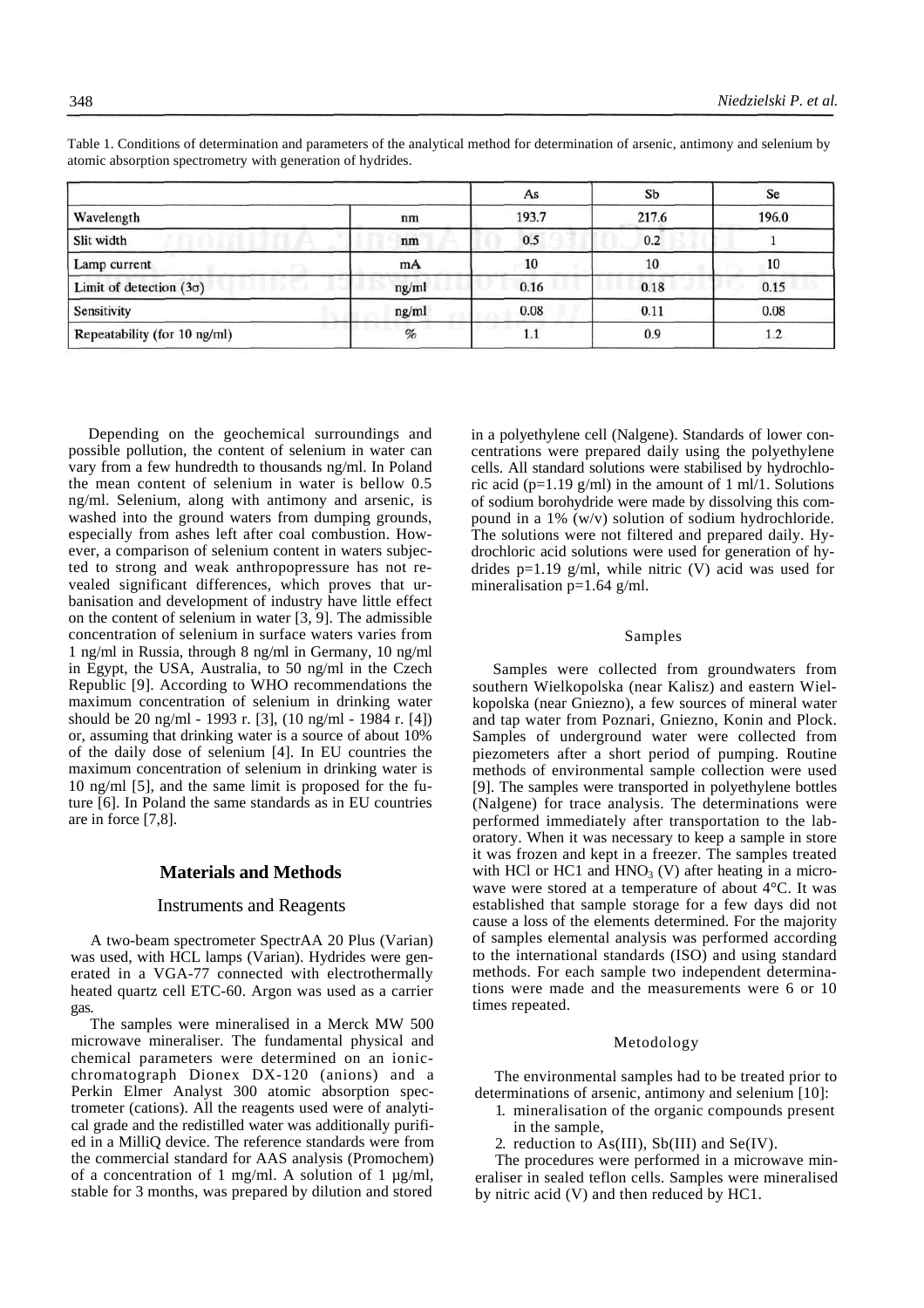|                           | $c^*$ | NO <sub>3</sub> | Cl | PO <sub>4</sub> | SO <sub>4</sub> | Na   | K    | Ca   | Mg   | Fe    | Mn   |
|---------------------------|-------|-----------------|----|-----------------|-----------------|------|------|------|------|-------|------|
| Number of samples         | 49    | 46              | 46 | 46              | 49              | 46   | 46   | 46   | 46   | 46    | 46   |
| Mean content              | 565   | 0.66            | 23 | 0.24            | 40              | 31.2 | 4.3  | 58.0 | 15.2 | 2.39  | 0.15 |
| The lowest content        | 129   | ud              | 2  | ud              | ud              | 3.5  | 1.0  | 8.6  | 1.8  | 0.01  | ud   |
| The highest content       | 1778  | 10              | 77 | l.60            | 290             | 180  | 25.5 | 218  | 39.9 | 12.90 | 0.77 |
| Median<br>µg/ml           | 487   | ud              | 15 | 0.90            | 14              | 17.3 | 4.0  | 55.5 | 11.3 | 1.39  | 0.07 |
| The lower quartile        | 381   | ud              | 10 | 0.06            | 6               | 8.0  | 2.0  | 30   | 6.9  | 0.52  | 0.04 |
| The upper quartile        | 645   | 0.20            | 36 | 0.35            | 52              | 42.5 | 5.5  | 73   | 19.9 | 3.26  | 0.17 |
| <b>Standard deviation</b> | 350   | 1.86            | 18 | 0.32            | 58              | 34.3 | 3.9  | 38.5 | 10.1 | 2.92  | 0.19 |

Table 2. Parameters of statistical analysis of the samples of groundwaters.

\* - conductivity in  $\mu$ S/cm ud - undetected

## Results and Discussion

Results of determination of basic physical and chemical parameters as well as total content of arsenic, selenium and antimony in the samples of groundwaters were subjected to statistical analysis. For the purpose of analysis the samples were divided according to the area of collection. Results of the statistical analysis are presented in the Tables given below.

Taking into regard the values of the physical and chemical parameters, the waters satisfy the requirements specified for drinking water and water for household use. Only a high content of iron, characteristic of low-oxidised underground water suggests a need for water treatment. The samples coming from one of the sites in Gniezno are characterised by very high electrolytic conductivity and high content of the ions analysed, which can indicate either a specific geochemical surrounding or pollution from earlier years (e.g. it could have been a dumping ground). The samples of groundwaters make a highly diverse set as illustrated by their spatial and depth distribution obtained in statistical analysis.

Table 3. Parameters of statistical analysis of the groundwater samples.

|                     | As     | Sb   | Se     |
|---------------------|--------|------|--------|
| Number of samples   | 49     | 49   | 49     |
| Mean content        | 0.88   | 0.53 | < 0.15 |
| The lowest content  | < 0.15 | 0.20 |        |
| The highest content | 3.00   | 1.25 |        |
| Median<br>ng/ml     | 0.85   | 0.45 |        |
| The lower quartile  | 0.40   | 0.40 |        |
| The upper quartile  | 1.15   | 0.65 |        |
| Standard deviation  | 0.62   | 0.20 |        |

The content of selenium in the samples studied was below the limits of detectability. The results of determinations of arsenic and antimony vary in a wide range of

concentrations. However, a rather small distance between the quartiles indicates that the results surround the mean values. The results of arsenic determination are around the mean value, while those of antimony determination are focused on the right to the mean value, which means that the values higher than the mean dominate.

Different authors have reported results of determination of arsenic in natural waters. Drinking waters contain a few (110) ng/ml [11], only mineral waters about 1 ng/ml As (V) [12, 13], 0.006 ng/ml As (III) and tap water - 3.88 ng/ml As (V) [14]. Groundwaters from India contain high levels of arsenic 58-164 ng/ml As (III) and 181-275 ng/ml As (V) [16]. As far as antimony is concerned, drinking water was reported to contain from 0.13 ng/ml [18] to 0.19 ng/ml Sb (III) and 0.39 ng/ml Sb (V) [19]. The content of selenium in drinking water varies from 0.02-0.03 ng/ml [17, 20], through 0.1 ng/ml [21, 22], 0.2 ng/ml [23, 24] up to 0.6 ng/ml [21], and the compounds of Se (VI) dominate [21, 24]. The values are similar to the results of de'termination of arsenic, antimony and selenium in surface waters being of a few ng/ml for arsenic, about 1 and below 1 ng/ml for antimony and at the limit of detectability (0.15 ng/ml) for selenium [25-27]. Taking into regard the specific character of each biotope (described by the geochemical surrounding, hydrogeochemical conditions and anthropopressures) we decided not to compare our results with those of other authors referring to other areas. Such a comparison, in particular for water samples coming from different geochemical environments, determining the levels of the elements analysed, could lead to incorrect conclusions as to the natural and anthropogenic contents of the elements analysed.

#### References

- 1. CHATTERJEE A., DAS D., MANDAL B.K., CHOW-DHURY T.R, SAMANTA G., CHAKRABORTI D., Ana lyst 120, 3, 1995.
- 2. MERIAN E., Metals and their compounds in the Environ ment, VCH, 1991.
- 3. Guidelines for drinking water quality. Second edition. Vol ume 1. Recommendations. WHO, Geneva 1993.
- 4. Guidelines for drinking-water quality, WHO, Geneva 1984.